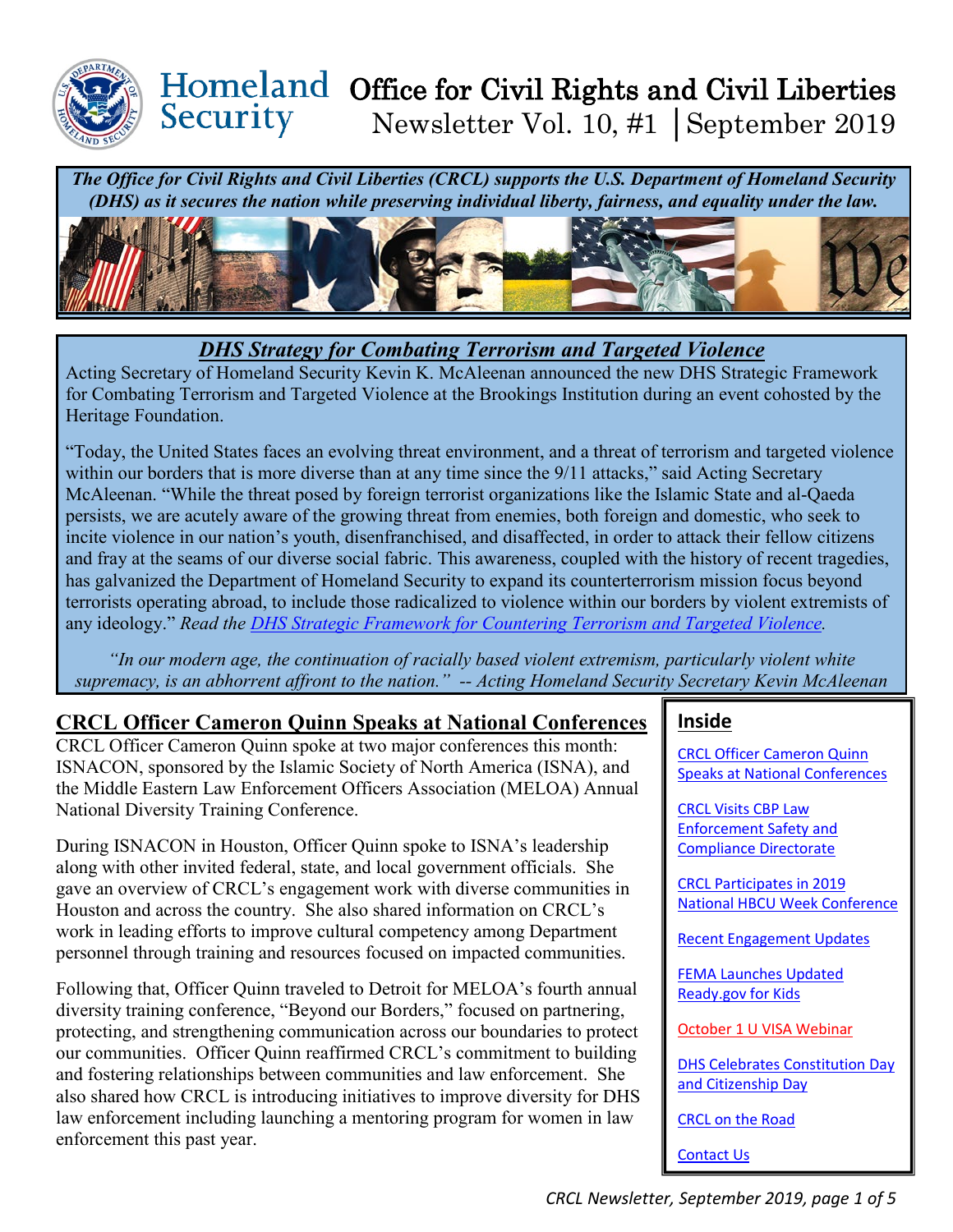# *DHS Remembers the September 11th Attacks*

Acting Secretary Kevin K. McAleenan paid tribute to the nearly 3,000 victims of the September 11, 2001 terrorist attacks at two ceremonies in New York City on 9/11, then returned to Washington, D.C. where he hosted a ceremony at DHS headquarters.

That morning, the Acting Secretary honored Master Special Officer Craig J. Miller of the U.S. Secret Service with special recognition by placing an American flag by his name on the 9/11 Memorial and Museum. Miller's life was taken in the attacks while heroically trying to rescue victims.

The Acting Secretary then attended the September 11<sup>th</sup> Commemoration Ceremony in Memorial Plaza, along with New York Governor Andrew Cuomo and former New York City Mayors Rudy Giuliani and Michael Bloomberg. The Acting Secretary and fellow leaders observed the reading of the names of victims which paused for moments of silence when the airplanes crashed and towers fell at the same times on this day 18 years ago. *Read the [full story and watch video](https://www.dhs.gov/news/2019/09/11/acting-secretary-mcaleenan-commemorated-september-11-attacks-new-york-and-dc) of the day's activities.* 

# <span id="page-1-0"></span>**CRCL Visits CBP Law Enforcement Safety and Compliance Directorate**

CRCL Officer Cameron Quinn and staff recently traveled to Harpers Ferry, West Virginia to visit the U.S.

Customs and Border Protection (CBP) Law Enforcement Safety and Compliance (LESC) Directorate. The trip allowed CRCL to learn more about the LESC mission, discuss CBP's Use of Force program and policies, and learn about CBP's comprehensive use of force training at LESC, which is located at the Advance Training Center (ATC) in Harpers Ferry. At the LESC, CBP agents and officers receive refresher and advanced instruction on proper use of force techniques and tactics and how to assess risk and mitigate situations to prevent the need for use of force. The success rate of the training is evident in the [significant reduction in use of force incidents in recent](https://www.cbp.gov/newsroom/stats/cbp-use-force)  [years.](https://www.cbp.gov/newsroom/stats/cbp-use-force) For example, use of force involving firearms has



*CRCL Officer Quinn tours CBP's use of force simulator*

dropped from a high of 55 incidents in FY 2012 to a low of 15 incidents in FY 2018, a 73 percent decrease. The LESC's mission is to optimize the safety, readiness, accountability, and operational performance of CBP law enforcement personnel by articulating use of force policy; establishing appropriate controls and standards; and supplying the highest quality education and training, weapons, or other tactical equipment.

During the visit, CRCL and LESC representatives discussed DHS's review of use of force incidents and how CBP has increased transparency through public reporting on its [use of force statistics.](https://www.cbp.gov/newsroom/stats/cbp-use-force) Within the agency, CBP trains and employs officers and agents to join investigators with CBP's Office of Professional Responsibility to respond to and investigate use of force incidents. Cases involving a firearm, death, or serious injury are referred to the National Use of Force Review Board which includes senior officials from CBP, CRCL, the DHS Office of the Inspector General, U.S. Immigration and Customs Enforcement, and the U.S. Department of Justice (DOJ). Based on a review, the board recommends changes in policy, training, tactics, or equipment to CBP leadership. CRCL staff also had an opportunity to tour the LESC facilities and view the many use of force tools and training areas for CBP agents and officers.

### **CRCL Participates in 2019 National HBCU Week Conference**

This month CRCL participated in events to recognize historically Black colleges and universities (HBCUs). DHS Equal Employment and Special Emphasis Program Manager Michelle McGriff moderated a panel at the 2019 National HBCU Week Conference, sponsored by the White House Initiative on Historically Black Colleges and Universities. The panel, titled "Is Your Campus Safe? Building and Resilience," delivered information and best practices on contemporary safety and security concerns on HBCU campuses. The panel included experts in the areas of policy, emergency management, law enforcement, and planning. These experts were senior officials from DHS, DOJ, Howard University, and Florida A&M University.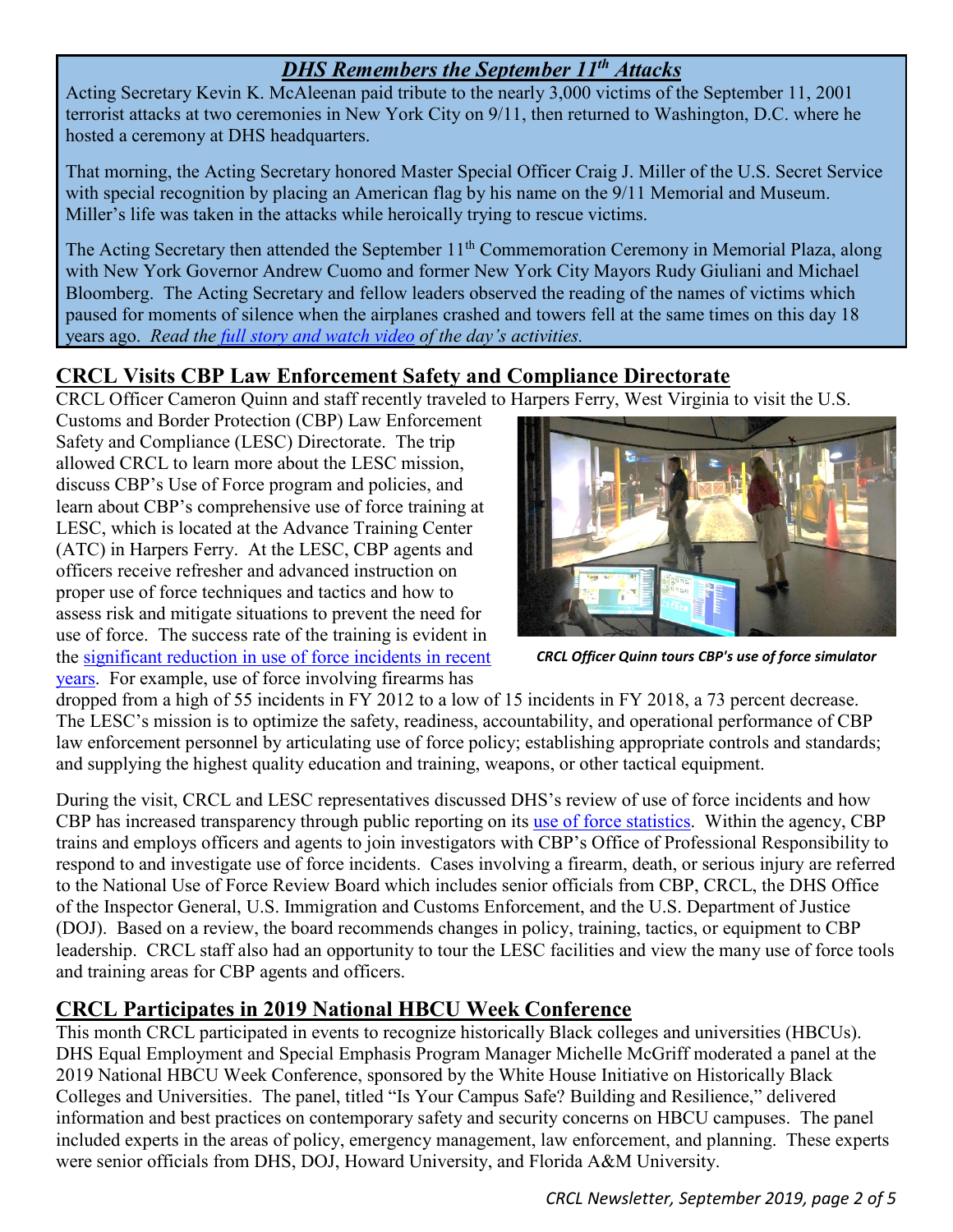## <span id="page-2-0"></span>**Recent Community Engagement Updates**

CRCL representatives traveled to Atlanta, Georgia; Los Angeles and Northern California; and Seattle, Washington to conduct regular community engagement roundtable meetings and other events with diverse community stakeholders. In Atlanta, CRCL conducted its regular community engagement roundtable meeting with a speaker from the DHS Office for Targeted Violence and Terrorism Prevention (TVTP). TVTP presented on its Domestic Terrorism Community Awareness Briefing. Discussion included the difference between international and domestic terrorism prosecution, hate crimes, the influence of the media, the role of social media in terrorism recruitment, and first amendment protections.



*A DOJ representative presents at the Seattle Community Roundtable*

Later, CRCL met with religious leaders in the Atlanta area to discuss several issues raised by community members involving immigration applications and reported visa rejections, hate crimes and threats of violence, and workplace and housing discrimination.

In Los Angeles and in the Bay Area, CRCL led academic engagement events with university students. During the events, students raised several questions involving the following topics: delays in visa applications, reported denials of visas for religious minorities, available internships at DHS and other federal agencies, active shooter trainings available on campus, immigration detention rules and the status of DACA recipients, Global Entry Enrollment Centers at local airports, and touring Transportation Security Administration screening facilities.

Finally, in Seattle, CRCL conducted its regular community engagement roundtable meeting with diverse stakeholders, including community leaders, nongovernmental organizations, representatives from several DHS components, other federal partners, and staff from Congressional offices. Local government and law enforcement representatives were also in attendance. A representative from the U.S. Department of Justice (DOJ) Civil Rights Division (CRT) presented on the federal Religious Land Use and Institutionalized Persons Act, and DOJ's enforcement authority including efforts to protect the rights of religious communities to have places to worship. Later, participants raised questions involving reported CBP questioning of individuals regarding their immigration status, and perceived naturalization delays in the area.

Later, CRCL partnered with the DOJ Community Relations Service (CRS), and the DOJ CRT to host a threehour town hall for the Sikh community where discussion focused on what constitutes hate crimes; differences between federal, state, and local hate crime laws; and federal tools and resources available to protect communities.

## <span id="page-2-1"></span>**FEMA Launches Updated Ready.gov for Kids**

September is recognized as National Preparedness Month, a time to prepare ourselves, our families, and communities for the disasters and emergencies that could happen where we live, work and visit. This year's campaign emphasizes the importance of teaching young people about disasters and how to be better prepared.

"Imagine you are at work or at home and your child is at school or on a playdate when a disaster strikes. Do they know what to do if you are not around?" asked Acting FEMA Administrator Pete Gaynor. "It is important to have these conversations now and prepare ahead of time to be ready for the unexpected."



*[continued on next page]*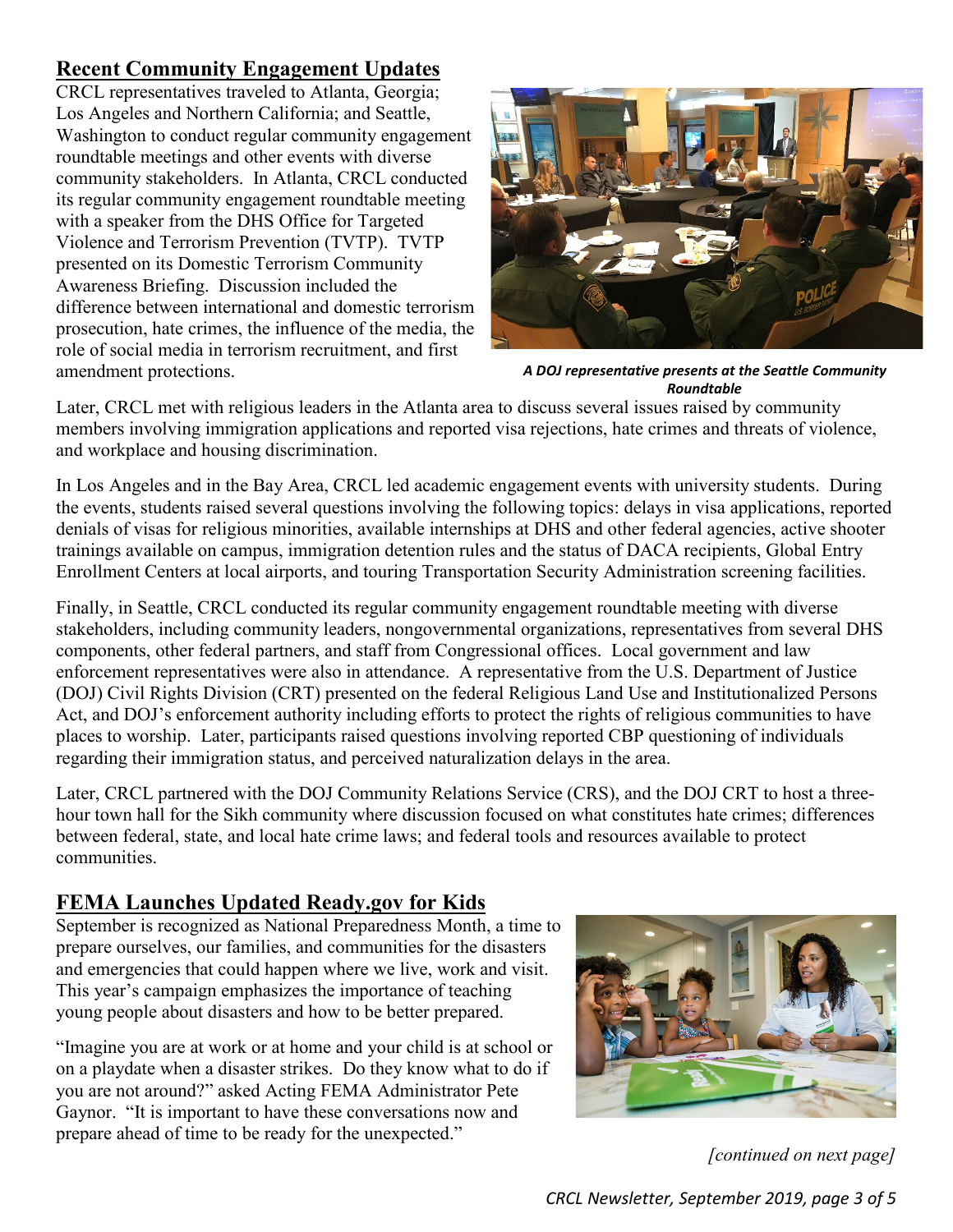FEMA's Ready Campaign recently launched [Ready.gov/kids,](https://www.ready.gov/kids) the youth preparedness platform for Ready.gov. The site is updated and has a new look and interactive search features. It provides tools to teach young people about being prepared for disasters and helpful skills to have in an emergency. You can find information, programs, curricula, games, and activities that engage and teach youth and their families to be prepared.

[Ready.gov/kids](https://www.ready.gov/kids) also has resources to support the integration and implementation of children's disaster-related needs into preparedness, planning, response and recovery efforts initiated by state, local, territorial and tribal governments, and stakeholders responsible for the temporary care of children. Visit [Ready.gov/kids](https://www.ready.gov/kids) for tools to create a family communications plan, a checklist to build an emergency preparedness kit, and resources to talk with your children and teens about disasters that may occur where you live. Please share this information with your family and friends.

### *Webinar: U Visa Law Enforcement Resource Guide, October 1*

<span id="page-3-0"></span>U.S. Citizenship and Immigration Services (USCIS) invites you to participate in a webinar on **Tuesday, October 1**, at 2:00 p.m. Eastern to discuss the recently published U Visa Law Enforcement Resource Guide. This webinar is intended for federal, state and local law enforcement agencies, including police departments and prosecuting offices.

On July 31, USCIS published the [U Visa Law Enforcement Resource Guide](https://www.uscis.gov/sites/default/files/USCIS/Humanitarian/U_Visa_Law_Enforcement_Resource_Guide.pdf) to provide law enforcement and other certifying agencies with helpful information and best practices for the U visa certification process. This guide will assist law enforcement and other certifying agencies, who play a critical role in the U visa adjudication process and ensure that they have the resources needed to provide a properly completed certification for immigrant victims of crime. This webinar will include:

- Brief presentation of the U visa certification process; and
- Overview of the resource guide.

#### **To register, please follow these steps:**

- Visit the **[registration page](https://public.govdelivery.com/accounts/USDHSCISINVITE/subscriber/new?topic_id=USDHSCISINVITE_374)** to confirm your participation
- Enter your email address and select "Submit"
- Select "Subscriber Preferences"
- Select the "Event Registration" tab
- Complete the questions and select "Submit"

Once your registration is processed, you will receive a confirmation email with additional details. If you have questions about the registration process, or if you have not received a confirmation email within two business days, please email USCIS at [T\\_U\\_VAWATraining@uscis.dhs.gov.](mailto:T_U_VAWATraining@uscis.dhs.gov)

### <span id="page-3-1"></span>**DHS Celebrates Constitution Day and Citizenship Day**

Each year our nation celebrates the formation and signing of the U.S. Constitution on September 17, 1787. It is our country's most influential and enduring document which is the supreme law of the land and protects the fundamental rights and liberties of individuals here in the United States.

DHS commemorated Constitution Day and Citizenship Day by welcoming nearly 34,300 new U.S. citizens during 316 naturalization ceremonies across the country, and by encouraging employees to take the Department's annual Constitution Day training. The training reminds all DHS



employees of the historical context in which the Constitution was written, the basic framework of the Constitution, a description of the Bill of Rights, and inspiring quotes from significant American leaders on the importance of the Constitution.